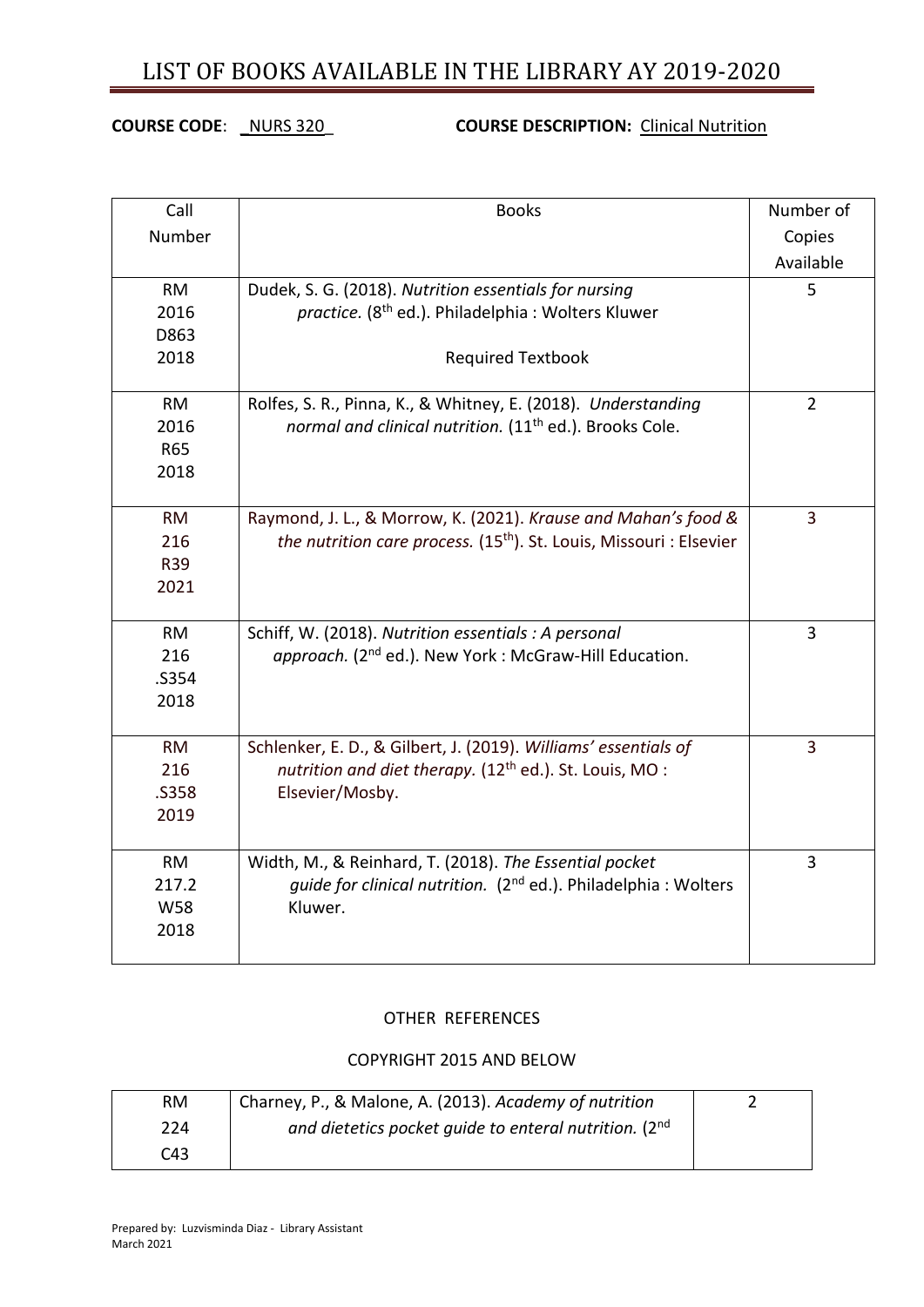# LIST OF BOOKS AVAILABLE IN THE LIBRARY AY 2019-2020

| 2013      | ed.). Chicago, Illinois: Academy of Nutrition and                 |                |
|-----------|-------------------------------------------------------------------|----------------|
|           | <b>Dietetics</b>                                                  |                |
| <b>RM</b> | Dudek, S. G. (2014). Nutrition essentials for nursing             | 25             |
| 216       | practice. (7th ed.). Philadelphia: Wolters                        |                |
| D863      | Kluwer/Lippincott Williams & Wilkins.                             |                |
| 2014      |                                                                   |                |
| <b>RM</b> | Dudek. (2010). Nutrition essentials for nursing practice          | 27             |
| 216       | (6 <sup>th</sup> ed.). Lippincott Williams & Wilkins.             |                |
| D8627     |                                                                   |                |
| 2010      |                                                                   |                |
| <b>RM</b> | Dudek, S. G. (2006). Nutrition essentials for nursing             | 26             |
| 216       | practice (5th ed.). Philadelphia : Lippincott Williams            |                |
| D8627     | & Wilkins                                                         |                |
| 2006      |                                                                   |                |
| <b>RM</b> | Elia, M., Ljungqvist, O., Stratton, R. J., Lanham-New, S.         | $\overline{2}$ |
| 216       | A., & Davies, S. C. (Eds.). (2013). Clinical nutrition.           |                |
| C55       | Chichester, West Sussex : Wiley-Blackwell.                        |                |
| 2013      |                                                                   |                |
| <b>RM</b> | Escott-Stump, S. (2015). Nutrition and diagnosis-related          | 4              |
| 217.2     | care. (8 <sup>th</sup> ed.). Philadelphia : Lippincott Williams & |                |
| E83       | Wilkins                                                           |                |
| 2015      |                                                                   |                |
| <b>RM</b> | Kohlstadt, I. (Ed.).(2009). Food and nutrients in disease         | 5              |
| 216       | management. Boca Raton, London: CRC Press.                        |                |
| F677      |                                                                   |                |
| 2009      |                                                                   |                |
| <b>RT</b> | Lynn, P. (2015). Taylor's clinical nursing skills : a nursing     | 5              |
| 51        | process approach. (4 <sup>th</sup> ed.). Philadelphia: Wolters    |                |
| L96       | Kluwer                                                            |                |
| 2015      |                                                                   |                |
| <b>RM</b> | Mahan, K. (Ed.). (2012). Krause's food and the nutrition          | 5              |
| 216       | care process (13 <sup>th</sup> ed.). St. Louis, Mo.:              |                |
| M285      | Elsevier/Saunders.                                                |                |
| 2012      |                                                                   |                |
| <b>RM</b> | Nelms, M. N., & Roth, S. L. (2014). Medical nutrition             | $\overline{2}$ |
| 216       | <i>therapy : a case study approach.</i> $(4th$ ed.). Australia :  |                |
| N34       | Cengage Learning.                                                 |                |
| 2014      |                                                                   |                |
| <b>RM</b> | Rolfes, S. R., Pinna, K., & Whitney, E. (2015).                   | $\overline{2}$ |
| 2016      | Understanding normal and clinical nutrition. (10 <sup>th</sup>    |                |
| R65       | ed.). Brooks Cole.                                                |                |
| 2015      |                                                                   |                |
|           |                                                                   |                |